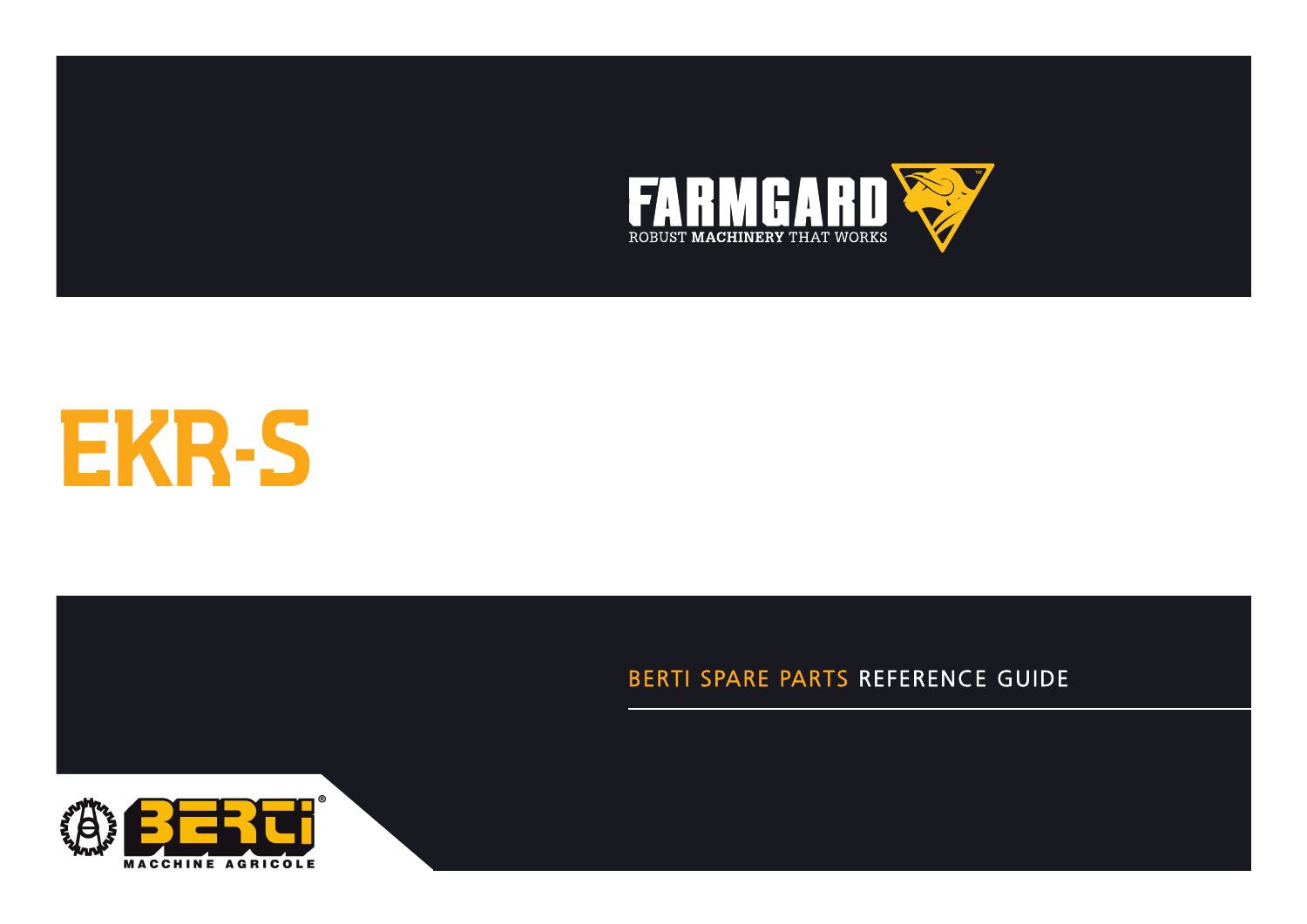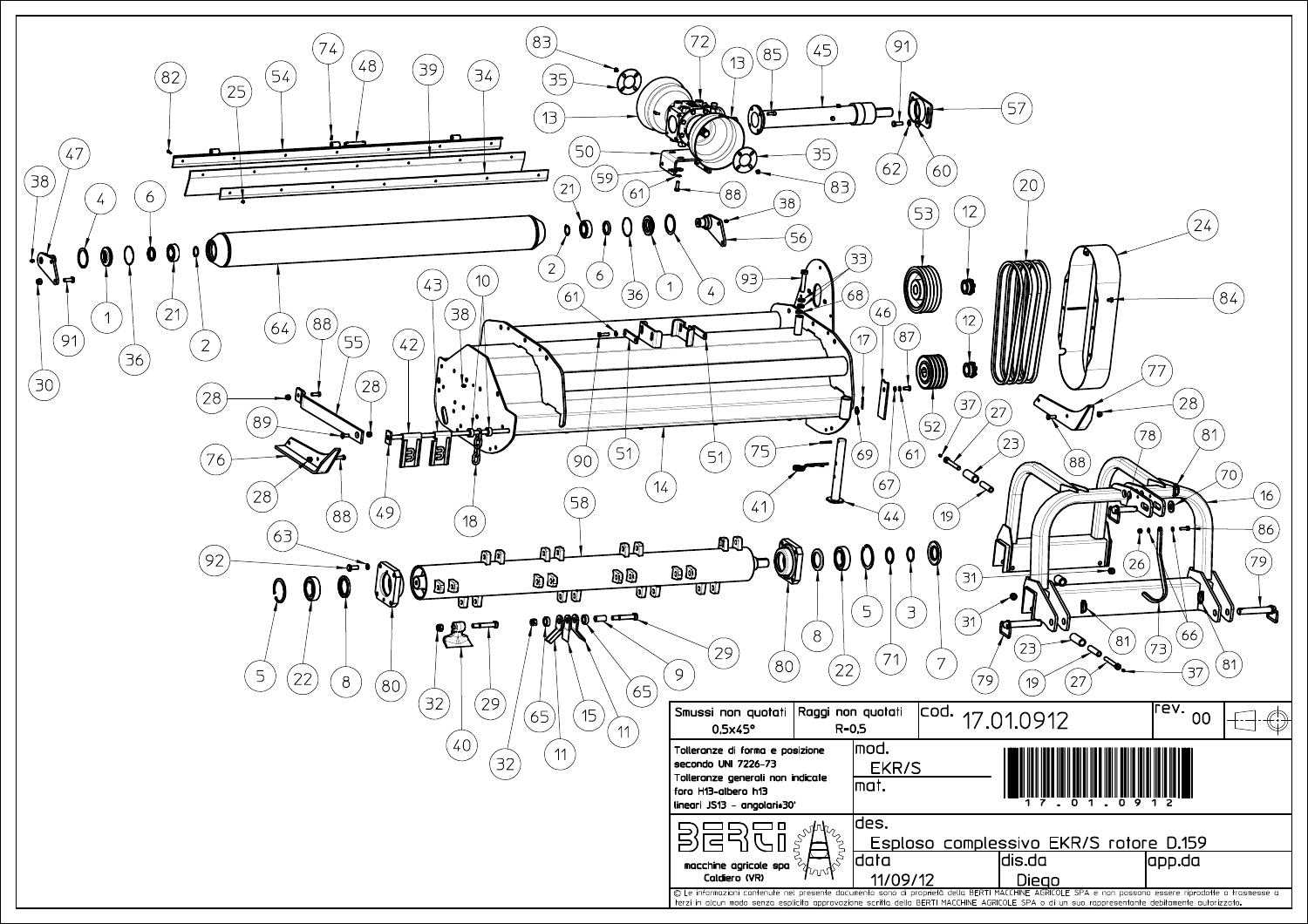## **EKR/S rotor D.159**

| Pos.           | <b>Description</b>                       | <b>EKR/S 180</b> | <b>EKR/S 200</b> | <b>EKR/S 220</b> | <b>EKR/S 250</b> |
|----------------|------------------------------------------|------------------|------------------|------------------|------------------|
| $\mathbf{1}$   | Protecting ring                          | AL159/4246       | AL159/4246       | AL159/4246       | AL159/4246       |
| $\overline{2}$ | Circlip E40                              | ASE040           | ASE040           | <b>ASE040</b>    | <b>ASE040</b>    |
| 3              | Circlip E60                              | ASE060           | ASE060           | ASE060           | ASE060           |
| $\overline{4}$ | Circlip 190                              | ASI090           | ASI090           | ASI090           | ASI090           |
| 5              | Circlip I110                             | ASI110           | ASI110           | ASI110           | ASI110           |
| 6              | Seal ring                                | AT04806208       | AT04806208       | AT04806208       | AT04806208       |
| 7              | Seal ring                                | AT06011012       | AT06011012       | AT06011012       | AT06011012       |
| 8              | Seal ring                                | AT07010010       | AT07010010       | AT07010010       | AT07010010       |
| 9              | Bushing for Y blades, "Serie 2008" rotor | BC/4048          | BC/4048          | BC/4048          | BC/4048          |
| 10             | Spacer for front chains protectors       | BD/4833          | BD/4833          | BD/4833          | BD/4833          |
| 11             | Blade 50x8                               | C5008/1838       | C5008/1838       | C5008/1838       | C5008/1838       |
| 12             | Center lock D.40X65                      | CA4065           | CA4065           | CA4065           | CA4065           |
| 13             | PTO cone d. 28                           | <b>CC005</b>     | <b>CC005</b>     | <b>CC005</b>     | <b>CC005</b>     |
| 14             | Chassis                                  | CC180/3100       | CC200/3100       | CC220/3101       | CC250/3101       |
| 15             | Straight blade 50x8                      | CD/2421          | CD/2421          | CD/2421          | CD/2421          |
| 16             | A-frame                                  | CE/3084          | CE/3084          | CE/3084          | CE/3084          |
| 17             | Pin 5x40                                 | CF005060         | CF005060         | CF005060         | CF005060         |
| 18             | Chain d.10                               | CGSZ01004        | CGSZ01004        | CGSZ01004        | CGSZ01004        |
| 19             | Cylinder, inferior                       | CI/3096          | CI/3096          | CI/3096          | CI/3096          |
| 20             | Belt                                     | 993.02           | 993.02           | 993.02           | 993.02           |
| 21             | Bearing                                  | 003.05           | 003.05           | 003.05           | 003.05           |
| 22             | <b>Bearing</b>                           | 003.07           | 003.07           | 003.07           | 003.07           |
| 23             | Cylinder, top                            | CS/3097          | CS/3097          | CS/3097          | CS/3097          |
| 24             | Cover                                    | CT/0867          | CT/0867          | CT/0867          | CT/0867          |
| 25             | Nut M6                                   | DE06AL6SPGZ      | DE06AL6SPGZ      | DE06AL6SPGZ      | DE06AL6SPGZ      |
| 26             | Nut M10 self locking                     | DE10AL6SPGZAB    | DE10AL6SPGZAB    | DE10AL6SPGZAB    | DE10AL6SPGZAB    |
| 27             | Screw for linkage                        | VT/3407          | VT/3407          | VT/3407          | VT/3407          |
| 28             | Nut M12 self locking                     | DE12AL6SPGZAB    | DE12AL6SPGZAB    | DE12AL6SPGZAB    | DE12AL6SPGZAB    |
|                | 29 Screw                                 | 014.50           | 014.50           | 014.50           | 014.50           |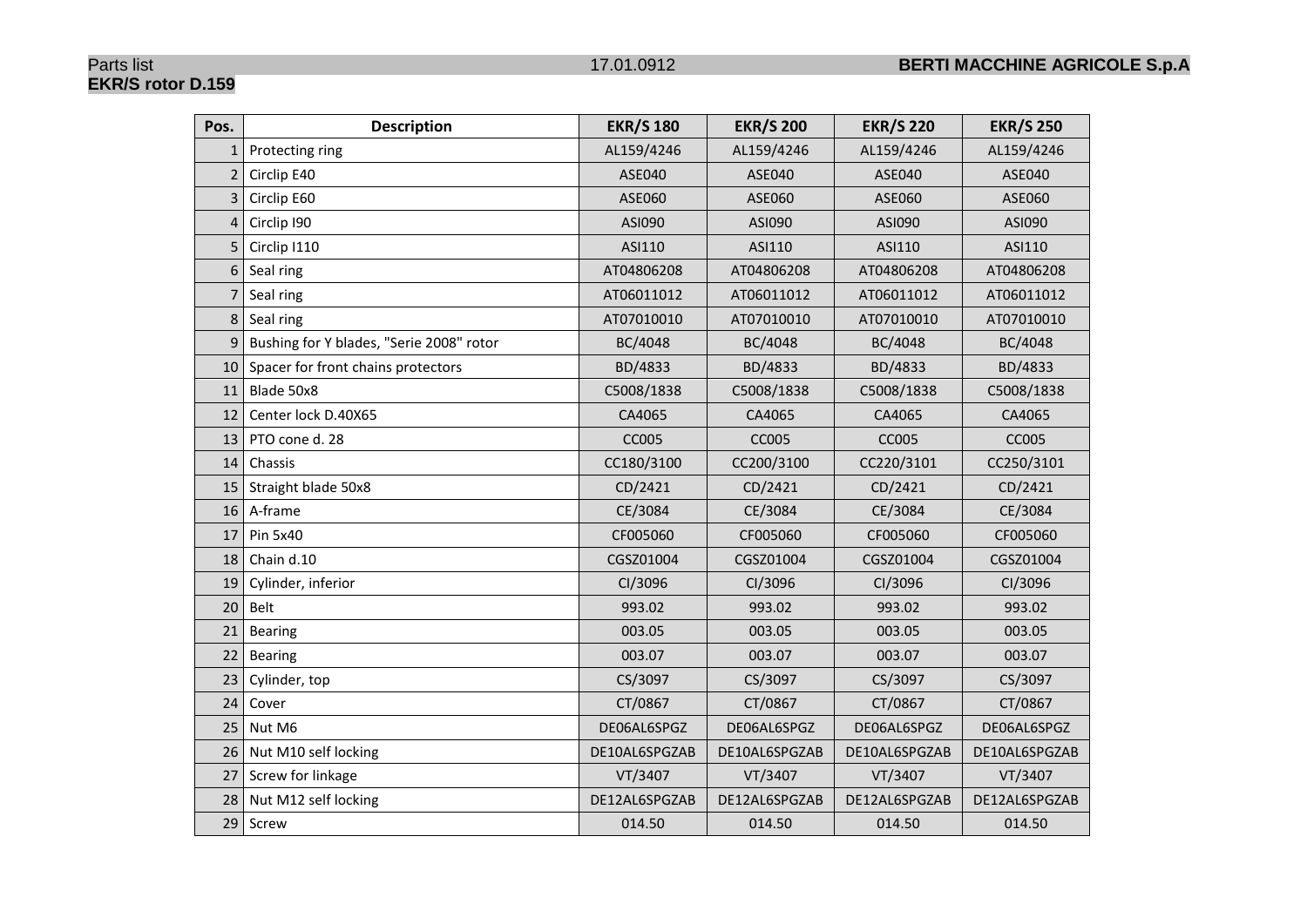| Pos. | <b>Description</b>     | <b>EKR/S 180</b> | <b>EKR/S 200</b> | <b>EKR/S 220</b> | <b>EKR/S 250</b> |
|------|------------------------|------------------|------------------|------------------|------------------|
| 30   | Nut M14 self locking   | DE14AL6SPGZAB    | DE14AL6SPGZAB    | DE14AL6SPGZAB    | DE14AL6SPGZAB    |
| 31   | Nut M16 self locking   | DE16AL6SPGZAB    | DE16AL6SPGZAB    | DE16AL6SPGZAB    | DE16AL6SPGZAB    |
| 32   | Nut M18 self locking   | DE18AL6SPFZAB    | DE18AL6SPFZAB    | DE18AL6SPFZAB    | DE18AL6SPFZAB    |
| 33   | Nut M18                | DE18BA6SPGN      | DE18BA6SPGN      | DE18BA6SPGN      | DE18BA6SPGN      |
| 34   | Fixing rubber plate    | FG1760/5209      | FG1960/5209      | FG2160/5209      | FG2460/5209      |
| 35   | Flange                 | FRZ/1338         | FRZ/1338         | FRZ/1338         | FRZ/1338         |
| 36   | OR 4325 Seal           | GOR4325          | GOR4325          | GOR4325          | GOR4325          |
| 37   | Grease nipple 8x1,25   | <b>IN08125DR</b> | <b>IN08125DR</b> | <b>IN08125DR</b> | <b>IN08125DR</b> |
| 38   | Grease nipple          | IN101XXDR        | IN101XXDR        | IN101XXDR        | IN101XXDR        |
| 39   | Rubber plate th.6 h130 | LT06130L1800     | LT06130L2000     | LT06130L2200     | LT06130L2500     |
| 40   | Hammer type "A"        | MA/3922          | MA/3922          | MA/3922          | MA/3922          |
| 41   | Tripping pin           | MF070550205Z     | MF070550205Z     | MF070550205Z     | MF070550205Z     |
| 42   | Flap 99x160            | PA04/2217        | PA04/2217        | PA04/2217        | PA04/2217        |
| 43   | Flap 99x160            | PA04/2219        | PA04/2219        | PA04/2219        | PA04/2219        |
| 44   | Parking stand          | PA38305          | PA38305          | PA38305          | PA38305          |
| 45   | Extension (complete)   | PC0780           | PC09650          | PC1060           | PC1060           |
| 46   | Plate                  | PCF/5164         | PCF/5164         | PCF/5164         | PCF/5164         |
| 47   | Roller bracket (right) | PDX/4331         | PDX/4331         | PDX/4331         | PDX/4331         |
| 48   | Pin                    | PE0150110        | PE0150110        | PE0150110        | PE0150110        |
| 49   | Bar for flaps D. 18    | PE0181830        | PE0182030        | PE0182230        | PE0182530        |
| 50   | Gearbox fixing plate   | PF/0366          | PF/0366          | PF/0366          | PF/0366          |
| 51   | Gearbox keeping plate  | PF07/2104        | PF07/2104        | PF07/2104        | PF07/2104        |
| 52   | Pulley D.150           | PG150G4          | PG150G4          | PG150G4          | PG150G4          |
| 53   | Pulley D.212           | PG212G4          | PG212G4          | PG212G4          | PG212G4          |
| 54   | Holder for rubber      | PGC180/6096      | PGC200/6096      | PGC220/6096      | PGC250/6096      |
| 55   | Side protection        | PL100600         | PL100600         | PL100600         | PL100600         |
| 56   | Roller bracket (left)  | PSX/4331         | PSX/4331         | PSX/4331         | PSX/4331         |
| 57   | Belt-tightening plate  | PT08/0010        | PT08/0010        | PT08/0010        | PT08/0010        |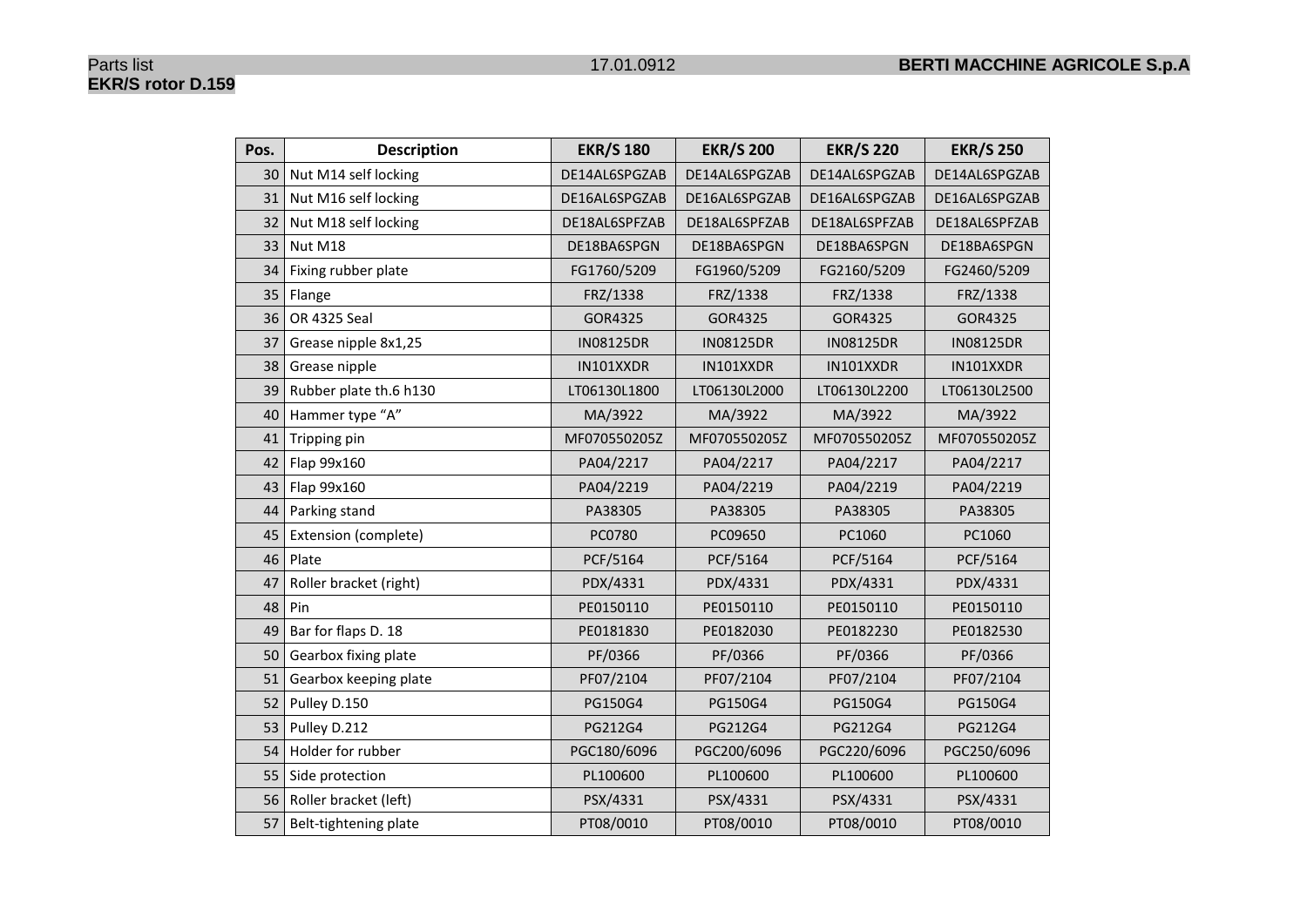## **EKR/S rotor D.159**

| Pos. | <b>Description</b>                             | <b>EKR/S 180</b> | <b>EKR/S 200</b> | <b>EKR/S 220</b> | <b>EKR/S 250</b> |
|------|------------------------------------------------|------------------|------------------|------------------|------------------|
| 58   | Rotor type "A" D.159                           | RBA159C180/4051  | RBA159C200/4051  | RBA159C220/4051  | RBA159C250/4051  |
| 59   | Washer 12,5x36                                 | <b>RF1236FN</b>  | <b>RF1236FN</b>  | <b>RF1236FN</b>  | <b>RF1236FN</b>  |
| 60   | Washer 14,5x42                                 | <b>RF1442FN</b>  | <b>RF1442FN</b>  | <b>RF1442FN</b>  | <b>RF1442FN</b>  |
| 61   | Grower washer d.12                             | RG12XXARN        | RG12XXARN        | RG12XXARN        | RG12XXARN        |
| 62   | Grower washer d.14                             | RG14XXARN        | RG14XXARN        | RG14XXARN        | RG14XXARN        |
| 63   | Grower washer d.16                             | RG16XXARN        | RG16XXARN        | RG16XXARN        | RG16XXARN        |
| 64   | Roller D.159                                   | RL159180/4026    | RL159200/4026    | RL159220/4026    | RL159250/4026    |
| 65   | Washer                                         | RO/4049          | RO/4049          | RO/4049          | RO/4049          |
| 66   | Washer D.10                                    | RP10XXFZ         | RP10XXFZ         | RP10XXFZ         | RP10XXFZ         |
| 67   | Washer D.12                                    | RP12XXFN         | RP12XXFN         | RP12XXFN         | RP12XXFN         |
| 68   | Washer D.18                                    | RP18XXFN         | RP18XXFN         | RP18XXFN         | RP18XXFN         |
| 69   | Washer D.18                                    | RP18XXFZ         | RP18XXFZ         | RP18XXFZ         | RP18XXFZ         |
| 70   | Washer D.26                                    | RP26XXFZ         | RP26XXFZ         | RP26XXFZ         | RP26XXFZ         |
| 71   | Washer 60x75x3                                 | <b>RS060</b>     | <b>RS060</b>     | <b>RS060</b>     | <b>RS060</b>     |
| 72   | Gearbox 311 with throug shaft                  | S0311R13AP       | S0311R13AP       | S0311R13AP       | S0311R13AP       |
|      | Gearbox 311 with throug shaft + free wheel     | S0311R13APRL     | S0311R13APRL     | S0311R13APRL     | S0311R13APRL     |
|      | Gearbox 311 with throug shaft + double free w. | S0311R13AP2RL    | S0311R13AP2RL    | S0311R13AP2RL    | S0311R13AP2RL    |
| 73   | Univ. joint support                            | SC/0352          | SC/0352          | SC/0352          | SC/0352          |
| 74   | Elastic pin d. 6X20                            | SE06020          | SE06020          | SE06020          | SE06020          |
| 75   | Elastic pin D.6x60                             | SE06060          | SE06060          | SE06060          | SE06060          |
| 76   | Skid (right)                                   | SLDX/1492        | SLDX/1492        | SLDX/1492        | SLDX/1492        |
| 77   | Skid (left)                                    | SLSX/1492        | SLSX/1492        | SLSX/1492        | SLSX/1492        |
| 78   | 3rd point pin D.25                             | SP25095Z         | SP25095Z         | SP25095Z         | SP25095Z         |
| 79   | Inferior link pin D.28                         | SP28165Z         | SP28165Z         | SP28165Z         | SP28165Z         |
| 80   | ø 159 rotor housing                            | SR159/0026       | SR159/0026       | SR159/0026       | SR159/0026       |
| 81   | Pin                                            | <b>SSX10Z</b>    | SSX10Z           | <b>SSX10Z</b>    | <b>SSX10Z</b>    |
| 82   | Screw M6x25                                    | V060252TF088Z    | V060252TF088Z    | V060252TF088Z    | V060252TF088Z    |
| 83   | Screw M8x12                                    | V0801202TF109Z   | V0801202TF109Z   | V0801202TF109Z   | V0801202TF109Z   |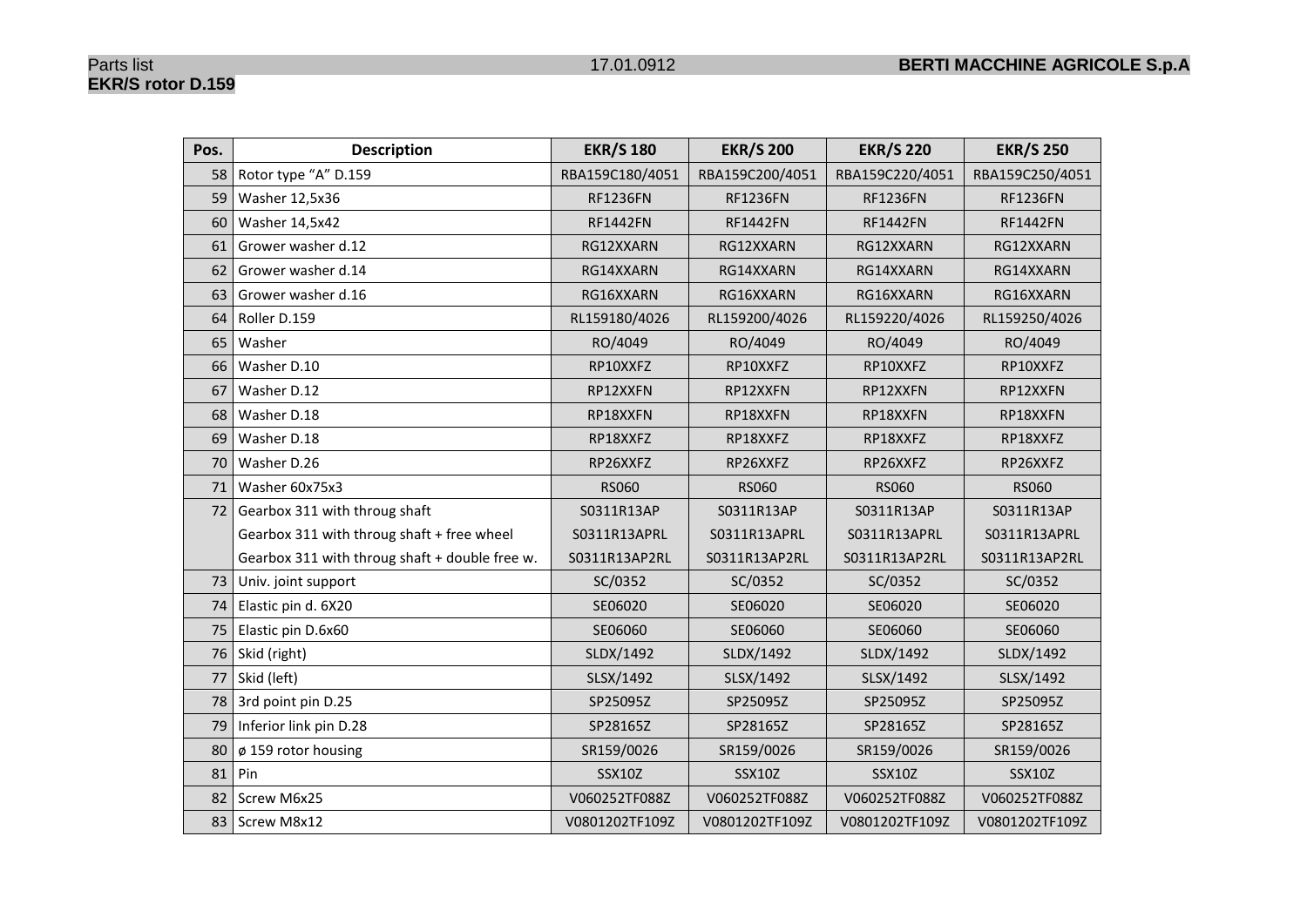#### Parts list 17.01.0912 **BERTI MACCHINE AGRICOLE S.p.A**

## **EKR/S rotor D.159**

| Pos. | <b>Description</b> | <b>EKR/S 180</b> | <b>EKR/S 200</b> | <b>EKR/S 220</b> | <b>EKR/S 250</b> |
|------|--------------------|------------------|------------------|------------------|------------------|
| 84   | Screw M10x16 10.9  | V1001602TF109Z   | V1001602TF109Z   | V1001602TF109Z   | V1001602TF109Z   |
| 85   | Screw M10x30       | V100301TF088N    | V100301TF088N    | V100301TF088N    | V100301TF088N    |
| 86   | Screw M10x35       | V100351TF088Z    | V100351TF088Z    | V100351TF088Z    | V100351TF088Z    |
| 87   | Screw M12x25       | V120252TF088N    | V120252TF088N    | V120252TF088N    | V120252TF088N    |
| 88   | Screw M12x35       | V120352TF088N    | V120352TF088N    | V120352TF088N    | V120352TF088N    |
| 89   | Screw M12x35       | V120353TF109N    | V120353TF109N    | V120353TF109N    | V120353TF109N    |
| 90   | Screw M12x45       | V120452PF088N    | V120452PF088N    | V120452PF088N    | V120452PF088N    |
| 91   | Screw M14x40       | V140402PF109N    | V140402PF109N    | V140402PF109N    | V140402PF109N    |
| 92   | Screw M16x40       | V160402TF109N    | V160402TF109N    | V160402TF109N    | V160402TF109N    |
| 93   | Screw M18x90       | V180902TF088N    | V180902TF088N    | V180902TF088N    | V180902TF088N    |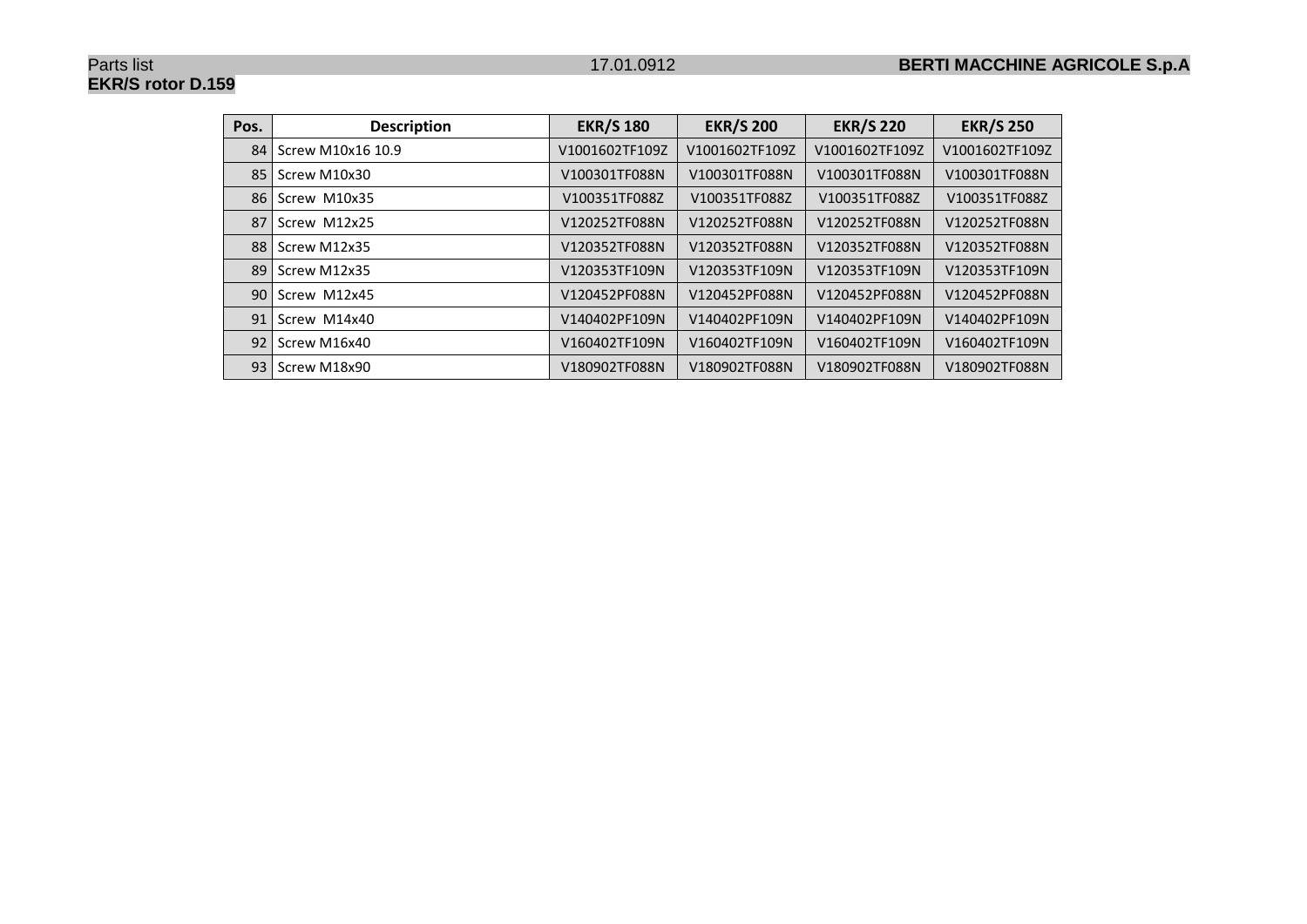

| Smussi non quotati Raggi non quotati<br>$0.5\times 45^\circ$                                                                                                                                                                                                                                           | $R = 0.5$ |                                          | Icod. | 17.07.0912 |  | lrev.<br>იი |  |
|--------------------------------------------------------------------------------------------------------------------------------------------------------------------------------------------------------------------------------------------------------------------------------------------------------|-----------|------------------------------------------|-------|------------|--|-------------|--|
| Tolleranze di forma e posizione<br>secondo UNI 7226-73<br>Tolleranze generali non indicate<br>foro H13-albero h13<br>lineari JS13 - angolari±30'                                                                                                                                                       |           | lmod.<br>EKR/S<br>lmat.<br>.09<br>- D. Z |       |            |  |             |  |
| macchine agricole spa<br>Caldiero (VR)                                                                                                                                                                                                                                                                 |           | ldes.                                    |       |            |  |             |  |
|                                                                                                                                                                                                                                                                                                        |           | Esploso spostamento meccanico EKR/S      |       |            |  |             |  |
|                                                                                                                                                                                                                                                                                                        |           | ldata                                    |       | ldis.da    |  | app.da      |  |
|                                                                                                                                                                                                                                                                                                        |           | 13/09/12                                 |       | Dieao      |  |             |  |
| © Le informazioni contenute nel presente documento sono di proprietà della BERTI MACCHINE AGRICOLE SPA e non possono essere riprodotte o trasmesse a<br>terzi in alcun modo senza esplicita approvazione scritta della BERTI MACCHINE AGRICOLE SPA o di un suo rappresentante debitamente autorizzato. |           |                                          |       |            |  |             |  |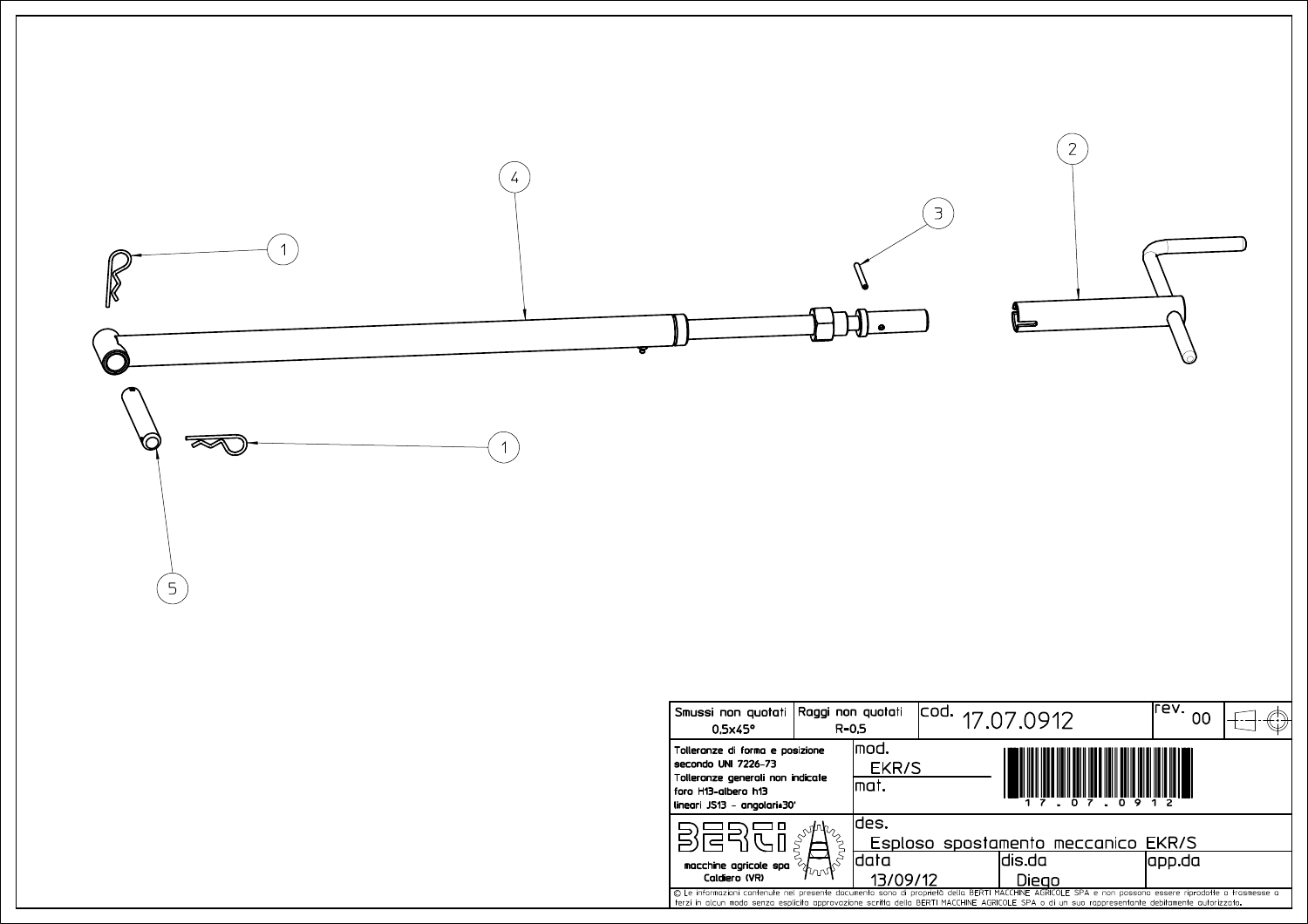## **Mech. side shift EKR/S**

| Pos. | <b>Description</b> | EKR/S<br>$180 - 200 - 220 - 250 - 270 - 285 - 300$ |
|------|--------------------|----------------------------------------------------|
|      |                    |                                                    |
|      | $1$   Pin d. 4     | CM <sub>04</sub> Z                                 |
|      | 2   Crank L.220    | MSZ220/0259                                        |
|      |                    |                                                    |
| 3    | Elastic pin D.6x60 | SE06060                                            |
| 4    | Mech. side shift   | SM815/3893                                         |
|      |                    |                                                    |
|      | Pin                | SS/0430                                            |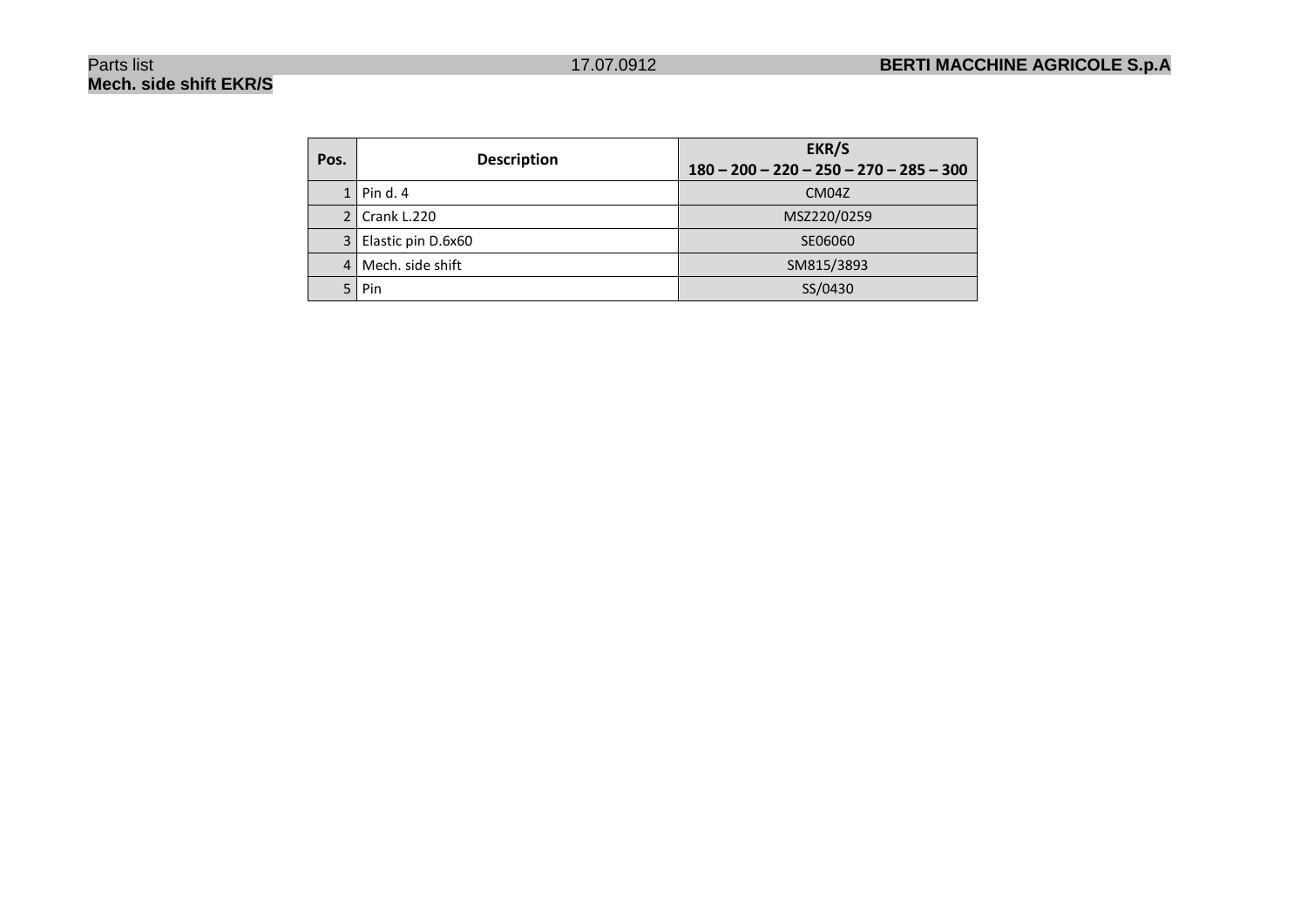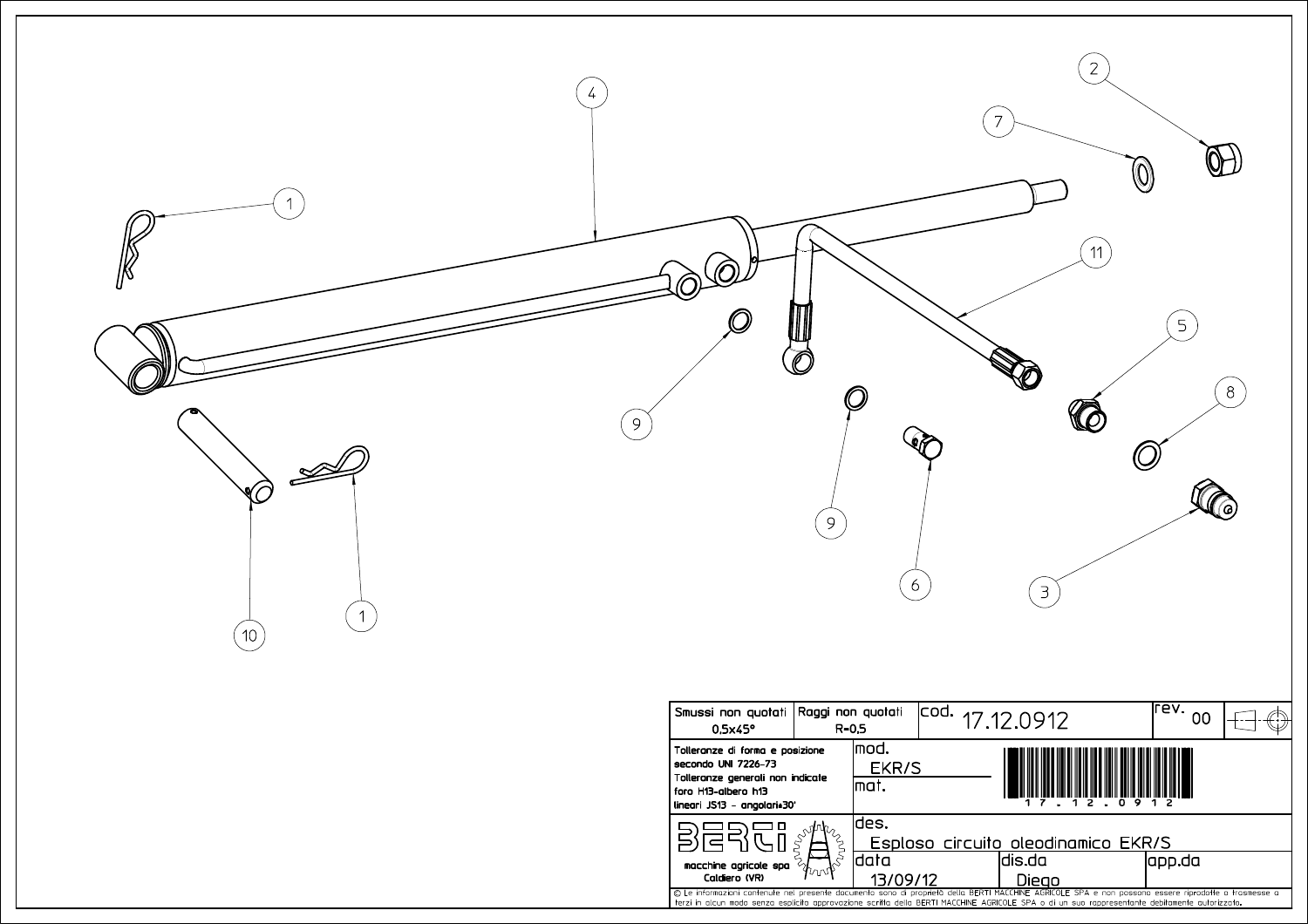## **Hydr. side shift EKR/S**

| Pos.           | <b>Description</b>         | EKR/S<br>$180 - 200 - 220 - 250 - 270 - 285 - 300$ |
|----------------|----------------------------|----------------------------------------------------|
| 1              | Pin d. $4$                 | CM <sub>04</sub> Z                                 |
| $\overline{2}$ | Nut M18 self locking       | DE18AL6SPGZAB                                      |
| 3              | Male quick coupling        | IR12MS                                             |
| $\overline{4}$ | Side shift L.815           | MI5028L815                                         |
| 5              | Nipple 3/8" - 1/2"         | <b>NR1238</b>                                      |
| 6              | Drilled connector 3/8" gas | <b>RF38</b>                                        |
| 7              | Washer D.18                | RP18XXFZ                                           |
| 8              | Washer 1/2"                | <b>RR12</b>                                        |
| 9              | Washer 3/8"                | <b>RR38</b>                                        |
| 10             | Shifting fixing pin        | SS/0430                                            |
| 11             | Hose L.1600                | T14L1600GA/6029                                    |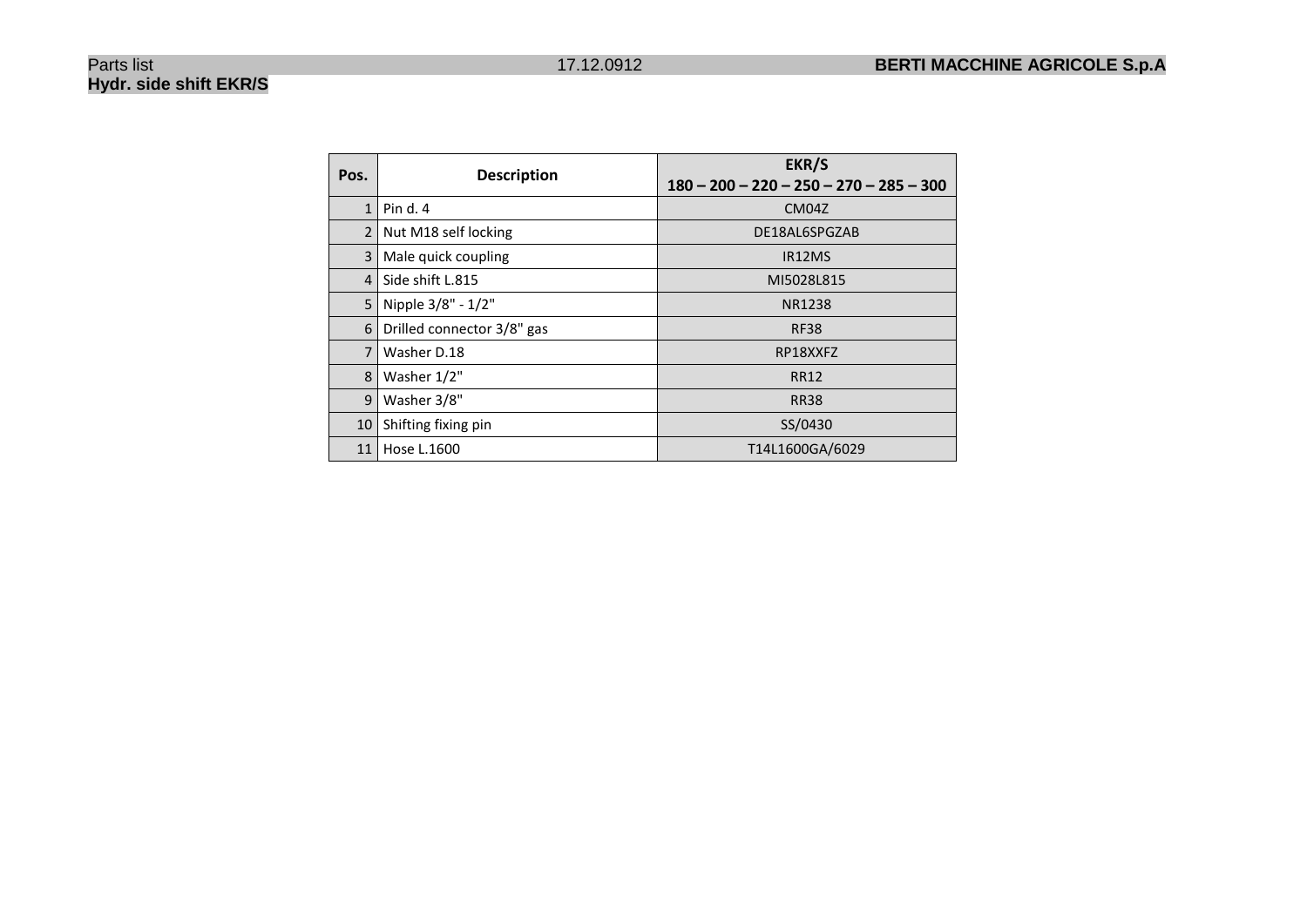